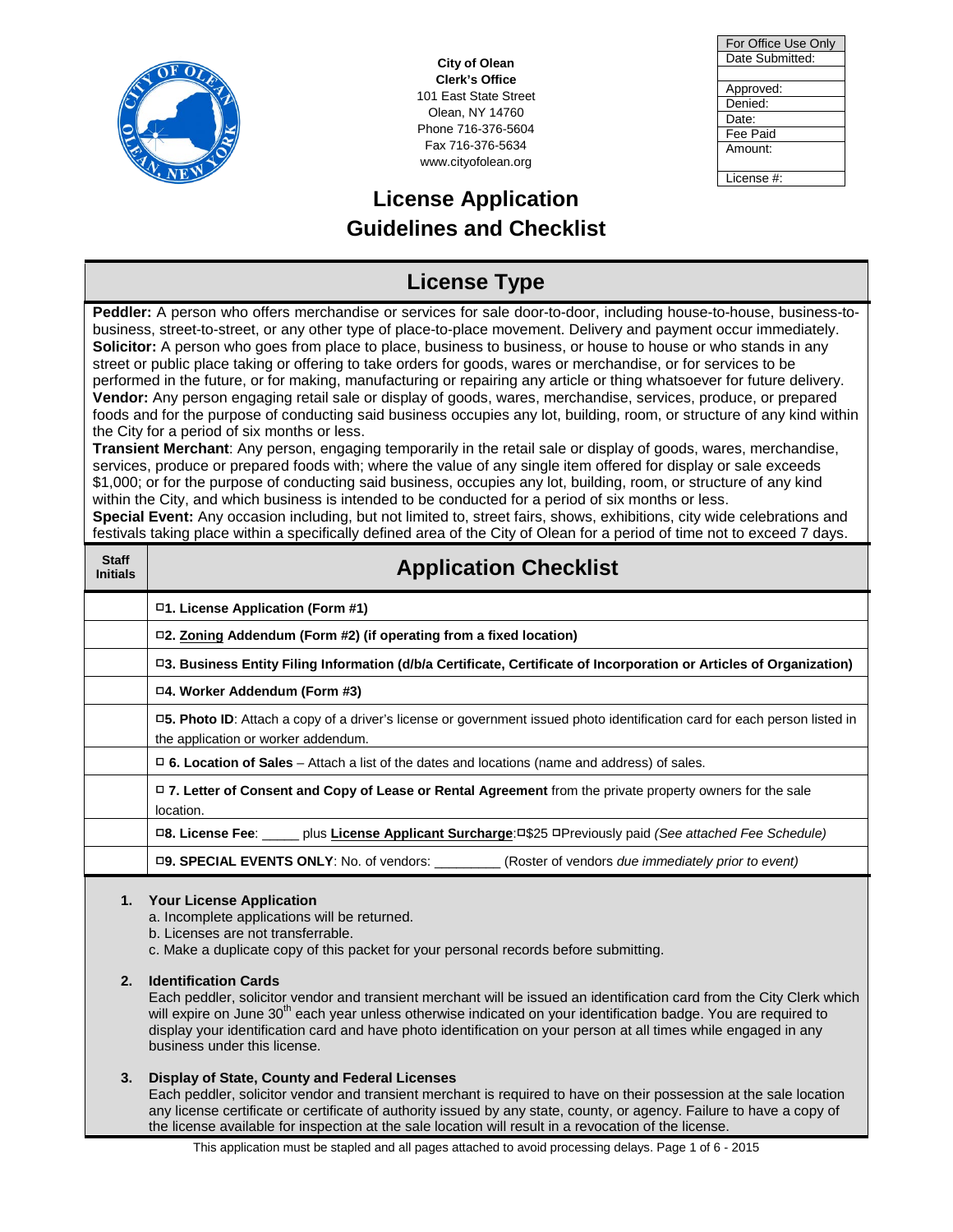

**City of Olean Clerk's Office** 101 East State Street Olean, NY 14760 Phone 716-376-5604 Fax 716-376-5634 www.cityofolean.org

FOR OFFICE USE ONLY LICENSE ID#: LIC CLERK: FEE: \$ DATE:

### **LICENSE APPLICATION**

| <b>1. BACKGROUND INFORMATION</b>                                                              |                                                             |                                           |                          |                         |                         |
|-----------------------------------------------------------------------------------------------|-------------------------------------------------------------|-------------------------------------------|--------------------------|-------------------------|-------------------------|
| <b>Type(s) of License</b>                                                                     | <b>Tax ID Information:</b>                                  |                                           |                          |                         |                         |
|                                                                                               |                                                             |                                           |                          |                         |                         |
| $\Box$ PEDDLER                                                                                |                                                             |                                           |                          |                         |                         |
| $\Box$ SOLICITAR                                                                              |                                                             |                                           |                          |                         |                         |
| □ VENDOR                                                                                      |                                                             |                                           |                          |                         |                         |
| □ TRANSIENT MERCHANT                                                                          |                                                             |                                           |                          |                         |                         |
|                                                                                               |                                                             |                                           |                          |                         |                         |
|                                                                                               |                                                             |                                           |                          |                         |                         |
| <b>Legal Corporate Name of Business</b>                                                       | <b>Trade Name (DBA)</b><br><b>Business Telephone Number</b> |                                           |                          |                         |                         |
| <b>Business Address/Location</b>                                                              | City                                                        |                                           | Zip<br><b>State</b>      |                         |                         |
|                                                                                               |                                                             |                                           |                          |                         |                         |
| <b>Mailing Address (If Different than Business Address)</b>                                   | City                                                        |                                           | Zip<br><b>State</b>      |                         |                         |
| Name of Person Filling out this Application                                                   | <b>Title</b>                                                |                                           | <b>Telephone Number</b>  |                         |                         |
|                                                                                               |                                                             |                                           |                          |                         |                         |
| <b>E-mail Address</b>                                                                         | <b>Fax Number</b>                                           |                                           | <b>Cell Phone Number</b> |                         |                         |
| Name of Authorized Manager or Officer and Home Address                                        |                                                             |                                           |                          | Date of Birth           |                         |
|                                                                                               |                                                             |                                           |                          |                         |                         |
| <b>State of Incorporation</b><br>Type of<br>Date of Incorporation                             |                                                             |                                           |                          |                         |                         |
| □Corporation<br>$\blacksquare$ LLC<br><b>Ownership:</b>                                       |                                                             |                                           |                          |                         |                         |
| $\Box$ Partnership<br>□Non-Profit<br>□Sole Proprietor                                         |                                                             |                                           |                          |                         |                         |
| Is this business publicly traded? $\Box$ Yes $\Box$ No                                        |                                                             |                                           |                          |                         |                         |
| 2. LIST ALL OWNERS, PARTNERS, MEMBERS OR SHAREHOLDERS (Attach additional sheet if necessary.) |                                                             |                                           |                          |                         |                         |
| <b>Full Name: First, Middle, Last</b>                                                         | <b>Date of Birth</b>                                        | % of Ownership                            |                          |                         | <b>Telephone Number</b> |
| <b>Home Address</b>                                                                           | City                                                        | <b>State</b>                              |                          | <b>Zip Code</b>         |                         |
|                                                                                               |                                                             |                                           |                          |                         |                         |
| <b>Full Name: First, Middle, Last</b>                                                         | <b>Date of Birth</b>                                        | % of Ownership                            |                          |                         | <b>Telephone Number</b> |
| <b>Home Address</b>                                                                           | City                                                        | <b>State</b>                              |                          | <b>Zip Code</b>         |                         |
|                                                                                               |                                                             |                                           |                          |                         |                         |
| <b>Full Name: First, Middle, Last</b>                                                         | Date of Birth                                               | % of Ownership                            |                          | <b>Telephone Number</b> |                         |
| <b>Home Address</b>                                                                           | <b>City</b>                                                 | <b>State</b>                              |                          | <b>Zip Code</b>         |                         |
|                                                                                               |                                                             |                                           |                          |                         |                         |
| <b>Full Name: First, Middle, Last</b>                                                         | Date of Birth                                               | % of Ownership<br><b>Telephone Number</b> |                          |                         |                         |
| <b>Home Address</b>                                                                           | <b>City</b>                                                 | <b>State</b>                              |                          | <b>Zip Code</b>         |                         |
|                                                                                               |                                                             |                                           |                          |                         |                         |
| Have any of the above people been convicted of a crime? $\Box$ Yes $\Box$ No                  |                                                             |                                           |                          |                         |                         |
| If yes, please provide (or attach) dates and conviction specifics.                            |                                                             |                                           |                          |                         |                         |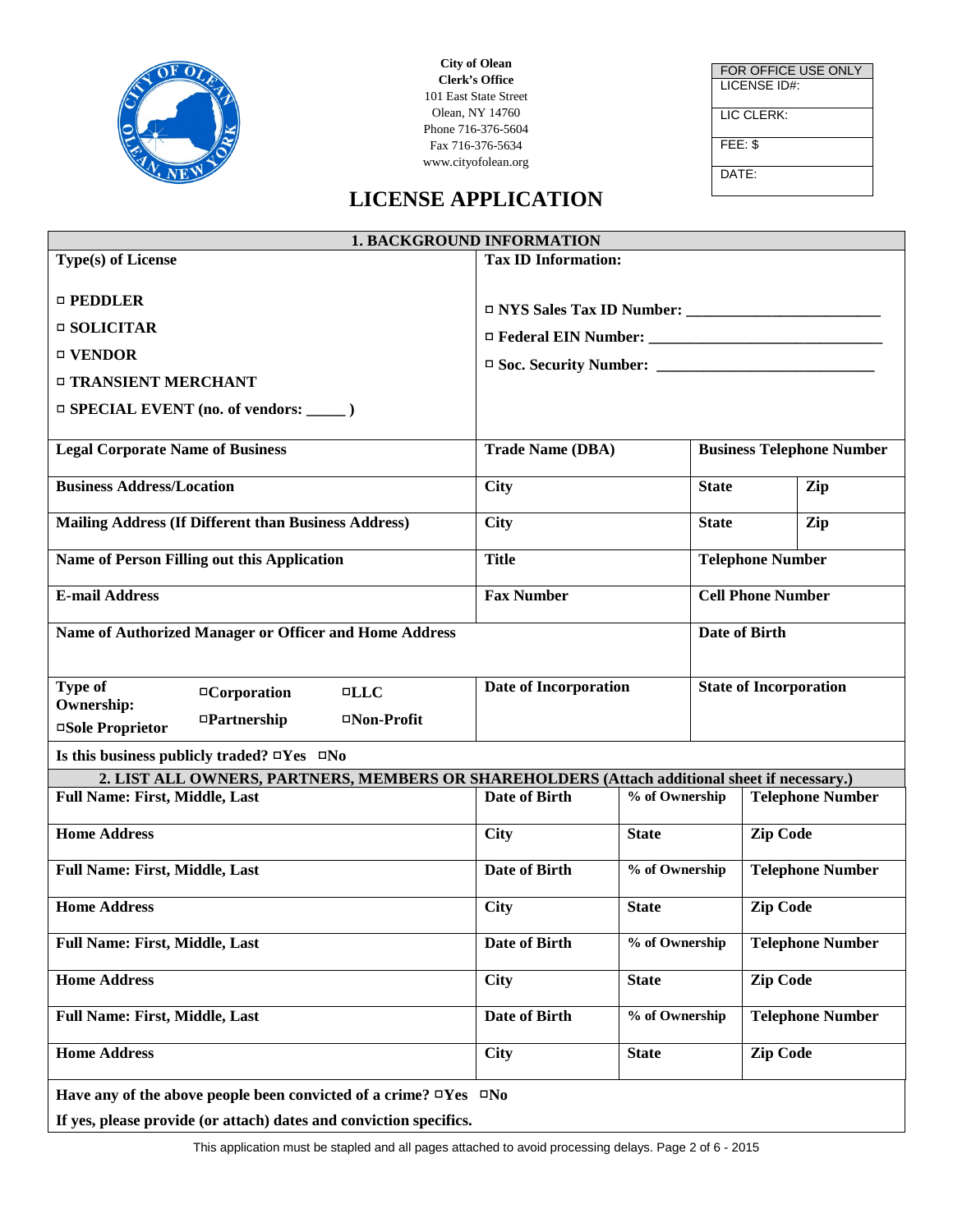| 3. BUSINESS INFORMATION                                                                                                                                                                                                                                    |                   |                                                  |                                     |  |
|------------------------------------------------------------------------------------------------------------------------------------------------------------------------------------------------------------------------------------------------------------|-------------------|--------------------------------------------------|-------------------------------------|--|
| <b>Address of Proposed Location</b>                                                                                                                                                                                                                        |                   | <b>Hours of Proposed Operation</b>               |                                     |  |
| Describe in detail the types of goods, wares, merchandise, services, produce, or prepared foods to be sold or displayed.                                                                                                                                   |                   |                                                  |                                     |  |
|                                                                                                                                                                                                                                                            |                   |                                                  |                                     |  |
|                                                                                                                                                                                                                                                            |                   |                                                  |                                     |  |
| List ALL licenses, permits or authorizations currently or previously held in the City of Olean or the State of New York                                                                                                                                    |                   |                                                  |                                     |  |
| (Business or Individual). If your type of business requires a license or authorization from Cattaraugus County or the State of<br>New York, please provide a copy of with the application.                                                                 |                   |                                                  |                                     |  |
|                                                                                                                                                                                                                                                            |                   |                                                  |                                     |  |
|                                                                                                                                                                                                                                                            |                   |                                                  |                                     |  |
| Have you ever had a business license denied or revoked by the City of Olean or any other governmental entity?                                                                                                                                              |                   |                                                  |                                     |  |
| $\square$ Yes<br>$\square$ No                                                                                                                                                                                                                              |                   |                                                  |                                     |  |
| If yes, indicate date of denial/revocation, government entity, and reason for denial or revocation.                                                                                                                                                        |                   |                                                  |                                     |  |
|                                                                                                                                                                                                                                                            |                   |                                                  |                                     |  |
|                                                                                                                                                                                                                                                            |                   |                                                  |                                     |  |
|                                                                                                                                                                                                                                                            |                   |                                                  |                                     |  |
| Are you planning on having individuals working at the<br>location in addition to the owners identified in Section 2                                                                                                                                        |                   | Name of location Manager or Individual in Charge |                                     |  |
| above? ¤Yes ¤No                                                                                                                                                                                                                                            |                   |                                                  |                                     |  |
| If Yes please complete and attach the worker information addendum.                                                                                                                                                                                         |                   |                                                  |                                     |  |
| <b>Worker's Compensation Company (Attach Copy of Policy)</b>                                                                                                                                                                                               |                   | <b>Policy Number</b>                             | <b>Dates of Coverage</b>            |  |
|                                                                                                                                                                                                                                                            |                   |                                                  |                                     |  |
|                                                                                                                                                                                                                                                            |                   | -----Or-----                                     |                                     |  |
| I certify that I am not required to carry workers' compensation insurance because: $\Box$ I am self insured. $\Box$ I am the sole                                                                                                                          |                   |                                                  |                                     |  |
| proprietor and I have no employees. I have no employees who are covered by workers' compensation law, I have filed form<br>CE-200 with the NYS Workers Compensation Board and was granted a certificate of exemption. (Attach copy of Certificate of       |                   |                                                  |                                     |  |
| <b>Exemption</b> )                                                                                                                                                                                                                                         |                   |                                                  |                                     |  |
| Will there be vehicles used or sold at the location? $\Box$ Yes $\Box$ No (Attach additional sheets if necessary)                                                                                                                                          |                   | <b>4. VEHICLES</b>                               |                                     |  |
| Year/Make/Model                                                                                                                                                                                                                                            | <b>VIN Number</b> | Plate No. (State)                                | <b>Insurance Policy Information</b> |  |
|                                                                                                                                                                                                                                                            |                   |                                                  |                                     |  |
|                                                                                                                                                                                                                                                            |                   |                                                  |                                     |  |
|                                                                                                                                                                                                                                                            |                   |                                                  |                                     |  |
|                                                                                                                                                                                                                                                            |                   |                                                  |                                     |  |
| <b>5. VERIFICATION</b>                                                                                                                                                                                                                                     |                   |                                                  |                                     |  |
| The data you furnish on this application will be used by the City of Olean to assess your qualifications for licensure under<br>Chapter 13 ARTICLE VI. Section 2 of the City of Olean Code of Ordinances. Disclosure of this information is voluntary. You |                   |                                                  |                                     |  |
| are not legally required to provide this data; however, if you fail to do so, the City of Olean may be unable to process this                                                                                                                              |                   |                                                  |                                     |  |
| application. Disclosure of your Social Security number, NYS Tax ID Number, or Federal Tax ID Number is required. Your<br>Social Security number may be requested by and released to the New York State Department of Taxation and Finance. Upon            |                   |                                                  |                                     |  |
| submission of this application, all information except your Social Security number will be considered public information.                                                                                                                                  |                   |                                                  |                                     |  |
| A SIGNATURE IS REQUIRED IN ORDER TO PROCESS THIS APPLICATION                                                                                                                                                                                               |                   |                                                  |                                     |  |
|                                                                                                                                                                                                                                                            |                   |                                                  |                                     |  |
| I, (print name)<br>of New York that the foregoing is true and correct. All information given is subject to verification by the City of Olean                                                                                                               |                   |                                                  |                                     |  |
| <b>Signature of Applicant</b>                                                                                                                                                                                                                              |                   | Title                                            | Date                                |  |

This application must be stapled and all pages attached to avoid processing delays. Page 3 of 6 - 2015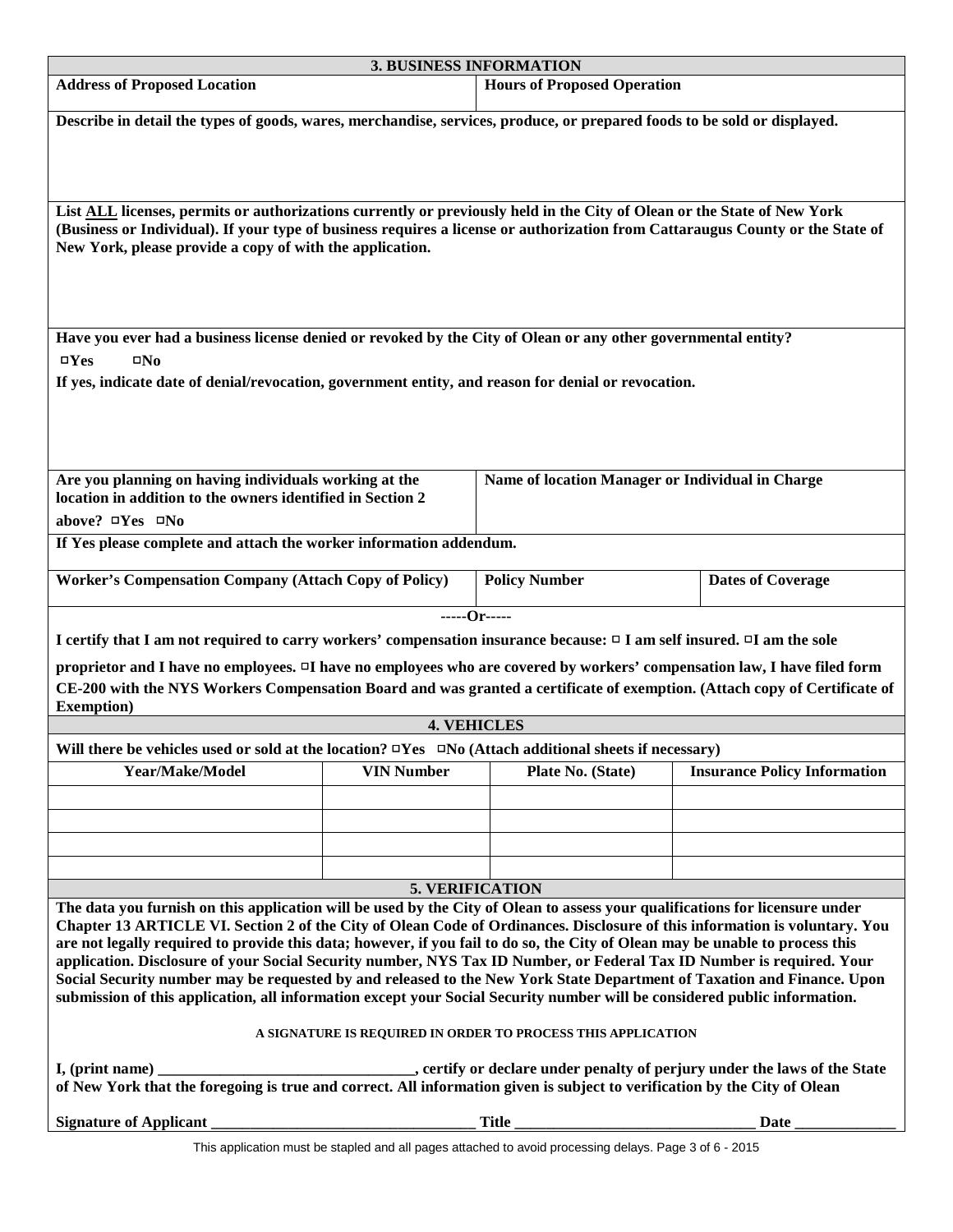\_\_\_\_\_\_\_ Approved \_\_\_\_\_\_\_ Denied \_\_\_\_\_\_\_ Additional Action Needed

\_\_\_\_\_\_\_\_\_\_\_\_\_\_\_\_\_\_\_\_\_\_\_\_\_\_\_\_\_\_\_\_\_\_\_\_\_\_\_\_\_\_\_\_ \_\_\_\_\_\_\_\_\_\_\_\_\_\_\_\_\_\_\_\_

Chief of Police Date Date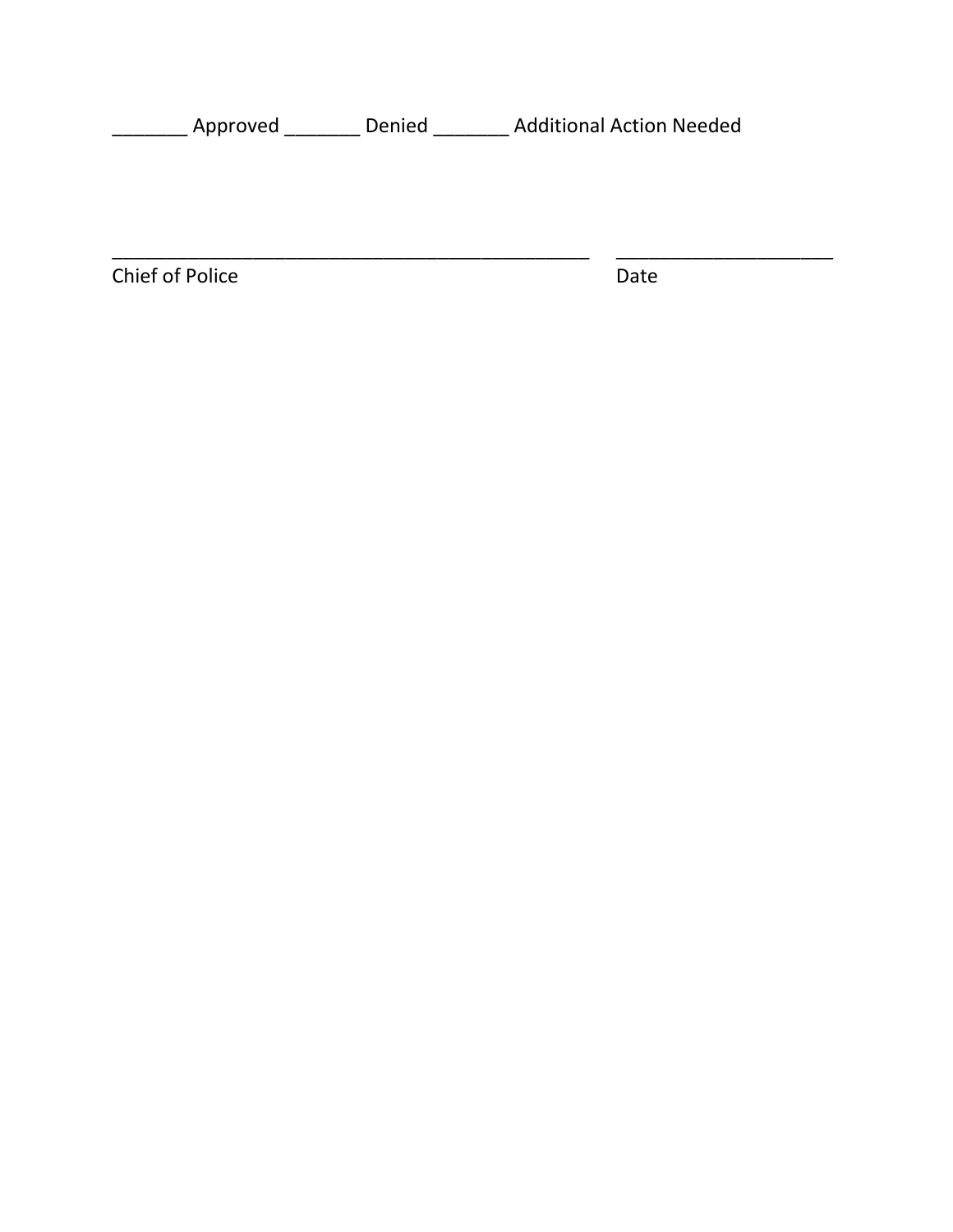

**City of Olean Code Enforcement** 101 East State Street Olean, NY 14760 Telephone 716-376-5683 Fax 716-376-5707

# **Zoning and Site Plan Addendum**

Applicants requesting a license must be in compliance with all zoning regulations before a license can be approved. Bring this form to the **City of Olean Code Enforcement Office** for completion of this application. Approval from the Code Enforcement Office may be required *before* the City Clerk will accept your application.

===================== **THIS SECTION IS TO BE COMPLETED BY THE APPLICANT** =====================

1. Legal Corporate Name of Business \_\_\_\_\_\_\_\_\_\_\_\_\_\_\_\_\_\_\_\_\_\_\_\_\_\_\_\_\_\_\_\_\_Trade Name (DBA) \_\_\_\_\_\_\_\_\_\_\_\_\_\_\_\_\_\_\_\_\_\_\_\_

2. Contact Person **and a set of the set of the set of the set of the set of the set of the set of the set of the set of the set of the set of the set of the set of the set of the set of the set of the set of the set of the** 

3. Proposed Business Property Address: \_\_\_\_\_\_\_\_\_\_\_\_\_\_\_\_\_\_\_\_\_\_\_\_\_\_\_\_\_\_\_\_\_\_\_\_\_\_\_\_\_\_\_\_\_\_\_\_\_\_\_\_\_\_\_\_\_\_\_\_\_\_\_\_

4. Property Owner: \_\_\_\_\_\_\_\_\_\_\_\_\_\_\_\_\_\_\_\_\_\_\_\_\_\_\_\_\_\_\_\_\_\_\_\_\_\_\_\_\_\_\_\_\_\_\_\_\_\_\_\_\_\_\_\_\_\_\_\_\_\_\_\_\_\_\_\_\_\_\_\_\_\_\_\_\_\_\_\_\_

Please Include the Following:

□ **Copy of Rental or Lease Agreement (Not applicable to Vendors)**

□ **Statement from Property Owner Authorizing Use**

□ **Location of proposed use on premises** 

===================== **THIS SECTION IS TO BE COMPLETED BY CODE ENFORCEMENT** ================

 $\overline{\phantom{a}}$  , and the set of the set of the set of the set of the set of the set of the set of the set of the set of the set of the set of the set of the set of the set of the set of the set of the set of the set of the s  $\overline{\phantom{a}}$  , and the set of the set of the set of the set of the set of the set of the set of the set of the set of the set of the set of the set of the set of the set of the set of the set of the set of the set of the s

 $\overline{\phantom{a}}$  , and the set of the set of the set of the set of the set of the set of the set of the set of the set of the set of the set of the set of the set of the set of the set of the set of the set of the set of the s  $\overline{\phantom{a}}$  , and the set of the set of the set of the set of the set of the set of the set of the set of the set of the set of the set of the set of the set of the set of the set of the set of the set of the set of the s

5. Zoning district: \_\_\_\_\_\_\_\_\_\_\_\_\_\_\_\_\_\_\_\_ Proposed land use(s): \_\_\_\_\_\_\_\_\_\_\_\_\_\_\_\_\_\_\_\_\_\_\_\_\_\_\_\_\_\_\_\_\_\_\_\_\_\_\_\_\_\_\_\_

6. Are there any existing use restrictions for this property which would affect this license application? □Yes□No If yes, provide a brief description of any land use history relevant to the proposed licensure.

 $\overline{\phantom{a}}$  , and the set of the set of the set of the set of the set of the set of the set of the set of the set of the set of the set of the set of the set of the set of the set of the set of the set of the set of the s 7. Comments: \_\_\_\_\_\_\_\_\_\_\_\_\_\_\_\_\_\_\_\_\_\_\_\_\_\_\_\_\_\_\_\_\_\_\_\_\_\_\_\_\_\_\_\_\_\_\_\_\_\_\_\_\_\_\_\_\_\_\_\_\_\_\_\_\_\_\_\_\_\_\_\_\_\_\_\_\_\_\_\_\_\_\_\_\_

8. Is an inspection by Zoning Enforcement Staff required? □Yes□No

9. Is the proposed use site in compliance with the existing site plan? □Yes□No If No, list site plan requirements for referral to the planning board.

 $\overline{\phantom{a}}$  ,  $\overline{\phantom{a}}$  ,  $\overline{\phantom{a}}$  ,  $\overline{\phantom{a}}$  ,  $\overline{\phantom{a}}$  ,  $\overline{\phantom{a}}$  ,  $\overline{\phantom{a}}$  ,  $\overline{\phantom{a}}$  ,  $\overline{\phantom{a}}$  ,  $\overline{\phantom{a}}$  ,  $\overline{\phantom{a}}$  ,  $\overline{\phantom{a}}$  ,  $\overline{\phantom{a}}$  ,  $\overline{\phantom{a}}$  ,  $\overline{\phantom{a}}$  ,  $\overline{\phantom{a}}$ 

 $\overline{\phantom{a}}$  , and the set of the set of the set of the set of the set of the set of the set of the set of the set of the set of the set of the set of the set of the set of the set of the set of the set of the set of the s  $\overline{\phantom{a}}$  ,  $\overline{\phantom{a}}$  ,  $\overline{\phantom{a}}$  ,  $\overline{\phantom{a}}$  ,  $\overline{\phantom{a}}$  ,  $\overline{\phantom{a}}$  ,  $\overline{\phantom{a}}$  ,  $\overline{\phantom{a}}$  ,  $\overline{\phantom{a}}$  ,  $\overline{\phantom{a}}$  ,  $\overline{\phantom{a}}$  ,  $\overline{\phantom{a}}$  ,  $\overline{\phantom{a}}$  ,  $\overline{\phantom{a}}$  ,  $\overline{\phantom{a}}$  ,  $\overline{\phantom{a}}$ 

 $\overline{\phantom{a}}$  ,  $\overline{\phantom{a}}$  ,  $\overline{\phantom{a}}$  ,  $\overline{\phantom{a}}$  ,  $\overline{\phantom{a}}$  ,  $\overline{\phantom{a}}$  ,  $\overline{\phantom{a}}$  ,  $\overline{\phantom{a}}$  ,  $\overline{\phantom{a}}$  ,  $\overline{\phantom{a}}$  ,  $\overline{\phantom{a}}$  ,  $\overline{\phantom{a}}$  ,  $\overline{\phantom{a}}$  ,  $\overline{\phantom{a}}$  ,  $\overline{\phantom{a}}$  ,  $\overline{\phantom{a}}$ 10. Comments:

#### 11. CODE ENFORCEMENT DETERMINATION

| <b>APP</b> | )⊢N | <b>NEEDED</b><br><b>HFR</b><br>'NN<br>. A ( *<br>-10<br>או |  |
|------------|-----|------------------------------------------------------------|--|
|            |     |                                                            |  |
| Signature  |     | DA                                                         |  |

This application must be stapled and all pages attached to avoid processing delays. Page 4 of 6 - 2015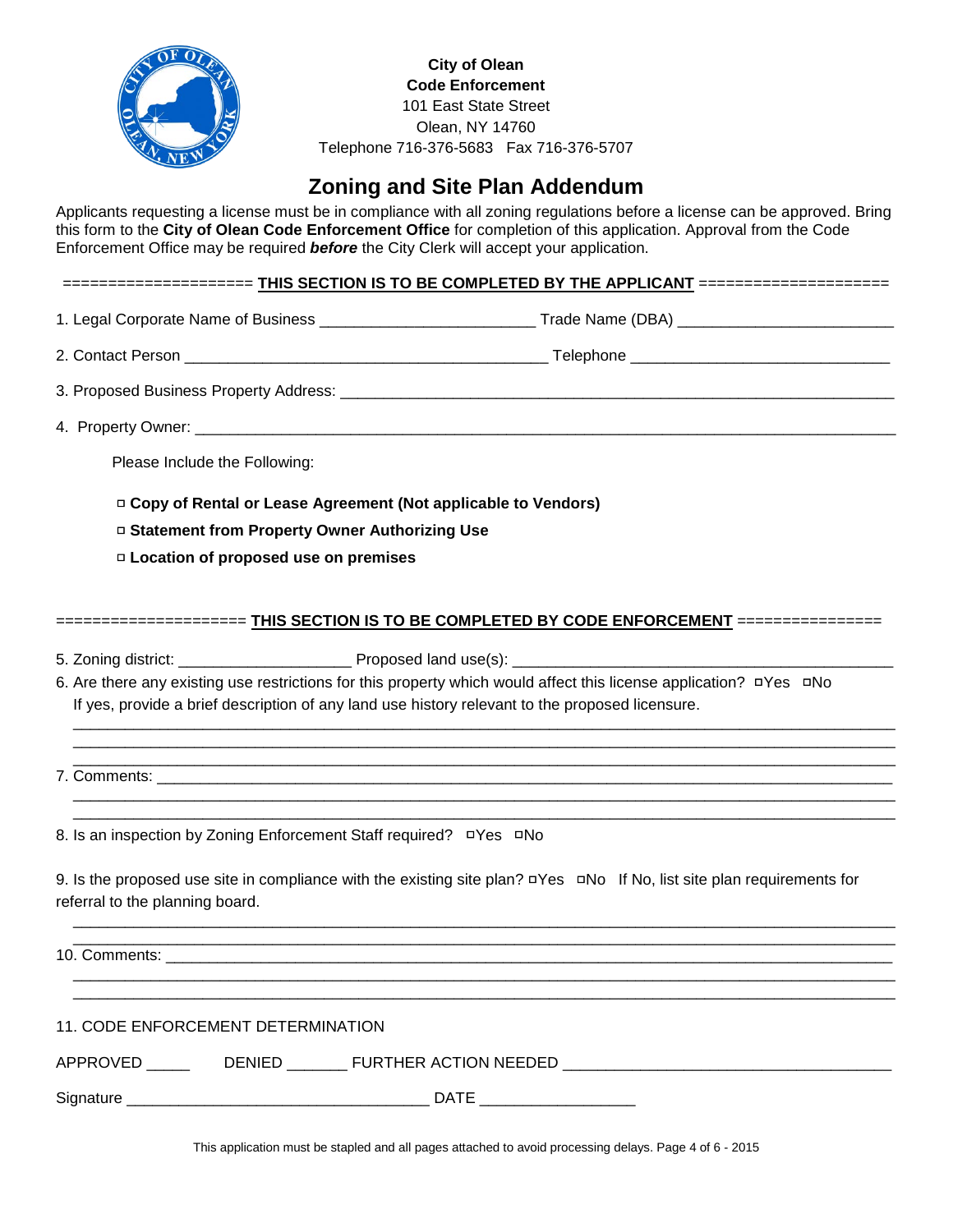

**City of Olean Clerk's Office** 101 East State Street Olean, NY 14760 Phone 716-376-5604 Fax 716-376-5634 www.cityofolean.org

# **Worker Addendum**

| LIST ALL WORKERS/EMPLOYEES (Attach additional sheet[s] if necessary)         |                      |                          |                         |  |
|------------------------------------------------------------------------------|----------------------|--------------------------|-------------------------|--|
| <b>Full Name: First, Middle, Last</b>                                        | <b>Date of Birth</b> | License ID / Type        | <b>Telephone Number</b> |  |
| <b>Home Address</b>                                                          | <b>City</b>          | <b>State</b>             | <b>Zip Code</b>         |  |
| <b>Full Name: First, Middle, Last</b>                                        | <b>Date of Birth</b> | <b>License ID</b> / Type | <b>Telephone Number</b> |  |
| <b>Home Address</b>                                                          | <b>City</b>          | <b>State</b>             | <b>Zip Code</b>         |  |
| <b>Full Name: First, Middle, Last</b>                                        | <b>Date of Birth</b> | License ID / Type        | <b>Telephone Number</b> |  |
| <b>Home Address</b>                                                          | <b>City</b>          | <b>State</b>             | <b>Zip Code</b>         |  |
| <b>Full Name: First, Middle, Last</b>                                        | <b>Date of Birth</b> | License ID / Type        | <b>Telephone Number</b> |  |
| <b>Home Address</b>                                                          | <b>City</b>          | <b>State</b>             | <b>Zip Code</b>         |  |
| <b>Full Name: First, Middle, Last</b>                                        | <b>Date of Birth</b> | License ID / Type        | <b>Telephone Number</b> |  |
| <b>Home Address</b>                                                          | <b>City</b>          | <b>State</b>             | <b>Zip Code</b>         |  |
| <b>Full Name: First, Middle, Last</b>                                        | <b>Date of Birth</b> | License ID / Type        | <b>Telephone Number</b> |  |
| <b>Home Address</b>                                                          | <b>City</b>          | <b>State</b>             | <b>Zip Code</b>         |  |
| <b>Full Name: First, Middle, Last</b>                                        | <b>Date of Birth</b> | License ID / Type        | <b>Telephone Number</b> |  |
| <b>Home Address</b>                                                          | <b>City</b>          | <b>State</b>             | <b>Zip Code</b>         |  |
| <b>Full Name: First, Middle, Last</b>                                        | <b>Date of Birth</b> | License ID / Type        | <b>Telephone Number</b> |  |
| <b>Home Address</b>                                                          | <b>City</b>          | <b>State</b>             | <b>Zip Code</b>         |  |
| <b>Full Name: First, Middle, Last</b>                                        | <b>Date of Birth</b> | License ID / Type        | <b>Telephone Number</b> |  |
| <b>Home Address</b>                                                          | <b>City</b>          | <b>State</b>             | <b>Zip Code</b>         |  |
| <b>Full Name: First, Middle, Last</b>                                        | <b>Date of Birth</b> | License ID / Type        | <b>Telephone Number</b> |  |
| <b>Home Address</b>                                                          | <b>City</b>          | <b>State</b>             | <b>Zip Code</b>         |  |
| Have any of the above people been convicted of a crime? $\Box$ Yes $\Box$ No |                      |                          |                         |  |

**If yes, please provide (or attach) dates and conviction specifics.**